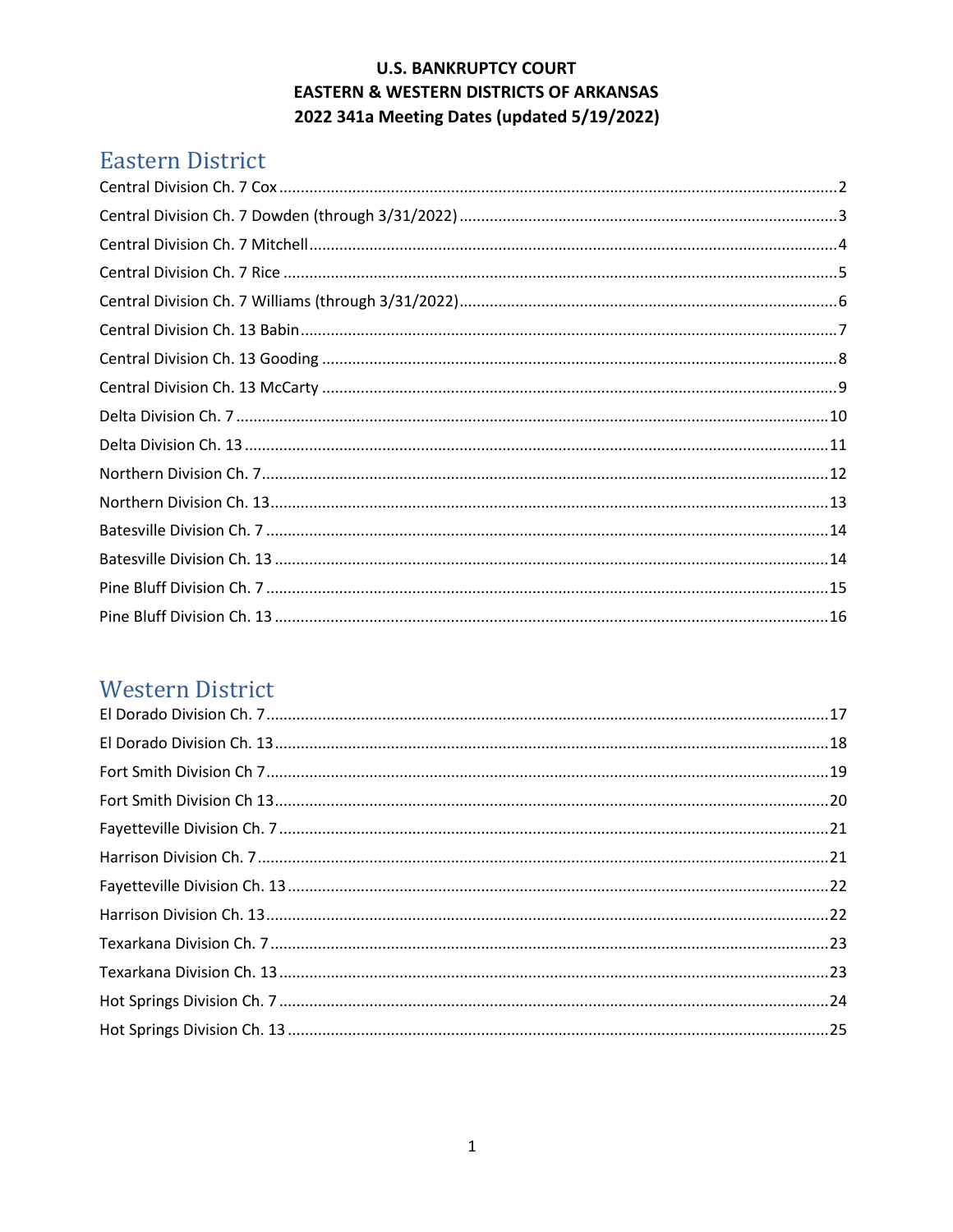## <span id="page-1-0"></span>Central Division Ch. 7

## Chapter 7 341a Telephonic Meeting

### **Cox**

Meeting times starting at 1:00pm

Calculate 26 days for original and continued first meeting dates

| 1/11/2022 | 7/25/2022  |
|-----------|------------|
| 1/25/2022 | 8/9/2022   |
| 2/7/2022  | 8/23/2022  |
| 2/22/2022 | 9/13/2022  |
| 3/7/2022  | 9/27/2022  |
| 3/22/2022 | 10/11/2022 |
| 4/12/2022 | 10/25/2022 |
| 4/26/2022 | 11/8/2022  |
| 5/10/2022 | 11/22/2022 |
| 5/24/2022 | 12/6/2022  |
| 6/14/2022 | 12/27/2022 |
| 6/28/2022 |            |
|           |            |

7/12/2022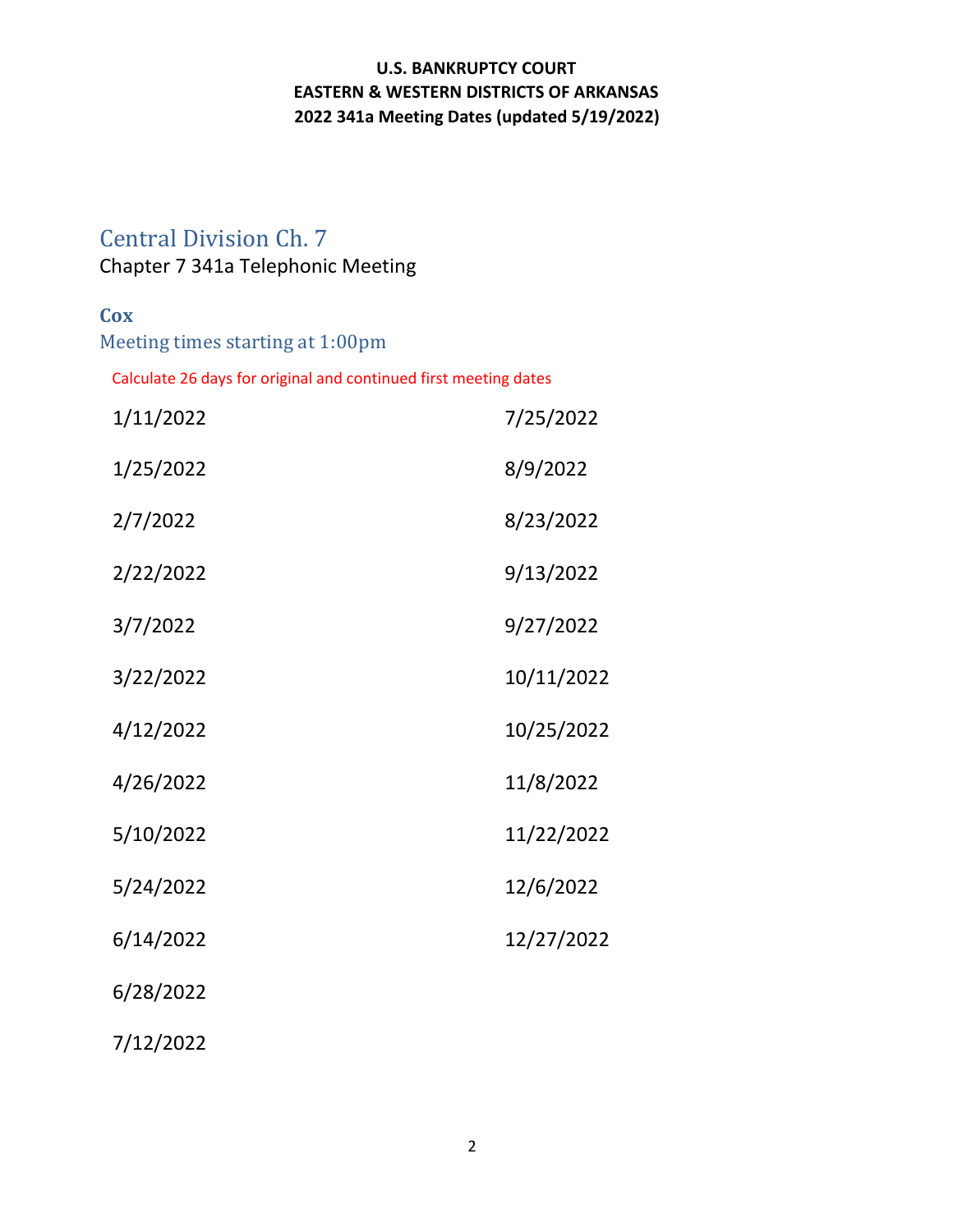# <span id="page-2-0"></span>Central Division Ch. 7 Chapter 7 341a Telephonic Meeting

## **Dowden** (Assigned to cases filed through 3/31/2022) Meeting times starting at 8:30am and 1:00pm

Calculate 26 days for original and continued first meeting dates

| 1/3/2022 1:00 pm    | 7/25/2022 8:30 am                                         |                    |
|---------------------|-----------------------------------------------------------|--------------------|
| 1/25/2022 8:30 am   | $8/9/2022$ 8:30 am                                        |                    |
| $2/1/2022$ 8:30 am  | 8/23/2022 8:30 am                                         |                    |
| $2/15/2022$ 8:30 am | 9/12/2022 1:00 pm                                         |                    |
| 3/15/2022 8:30 am   | $9/27/2022$ 8:30 am                                       |                    |
| 3/29/2022 8:30 am   | 10/3/2022 1:00 pm                                         |                    |
| 4/4/2022 1:00 pm    | 10/25/2022 8:30 am                                        |                    |
| 4/26/2022 8:30 am   | $11/7/2022$ 1:00 pm                                       |                    |
|                     | 11/22/2022 8:30 am                                        |                    |
|                     | 12/7/2022 1:00 pm                                         |                    |
|                     |                                                           |                    |
|                     |                                                           |                    |
| $6/27/2022$ 8:30 am |                                                           |                    |
|                     | 5/2/2022 1:00 pm<br>5/24/2022 8:30 am<br>6/6/2022 1:00 pm | 12/27/2022 8:30 am |

7/11/2022 **1:00 pm**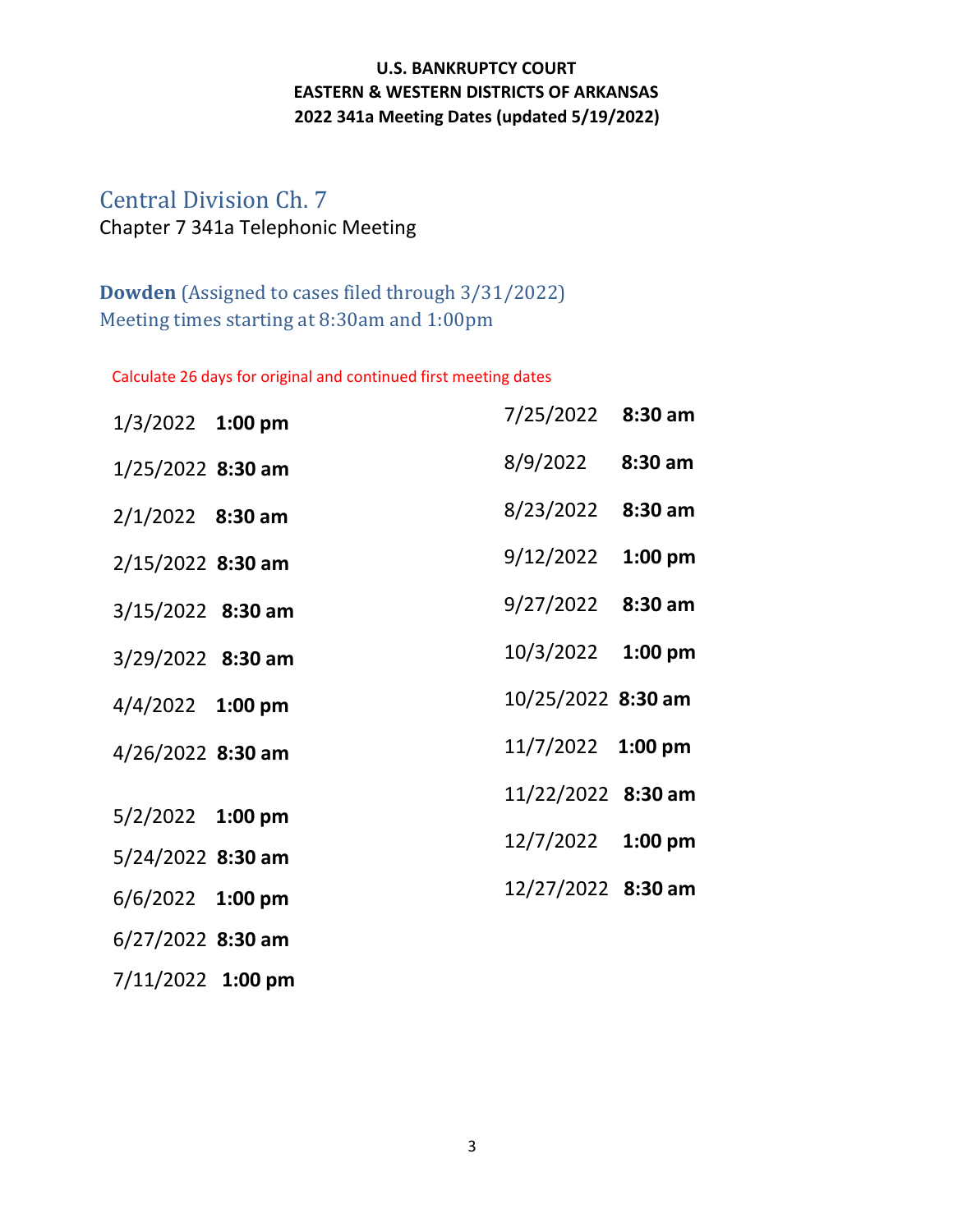## <span id="page-3-0"></span>Central Division Ch. 7 **Mitchell** (beginning with cases filed 4/1/2022) Chapter 7 341a Telephonic Meeting

Calculate 26 days for original and continued first meeting dates

5/2/22 starting at 1:30pm 9/27/22 starting at 8:30am

5/17/22 starting at 1:00pm 10/3/22 starting at 1:00pm

6/6/22 starting at 1:00pm 10/25/22 starting at 8:30am

 $6/27/22$  starting at 1:00pm

 $7/11/22$  starting at 1:00pm

8/29/22 starting at 1:00pm

9/12/22 starting at 1:00pm

| $11/7/22$ starting at 1:00pm  |
|-------------------------------|
| $11/22/22$ starting at 8:30am |

7/25/22 starting at 8:30am 12/7/22 starting at 1:00pm

8/8/22 starting at 1:00pm 12/27/22 starting at 8:30am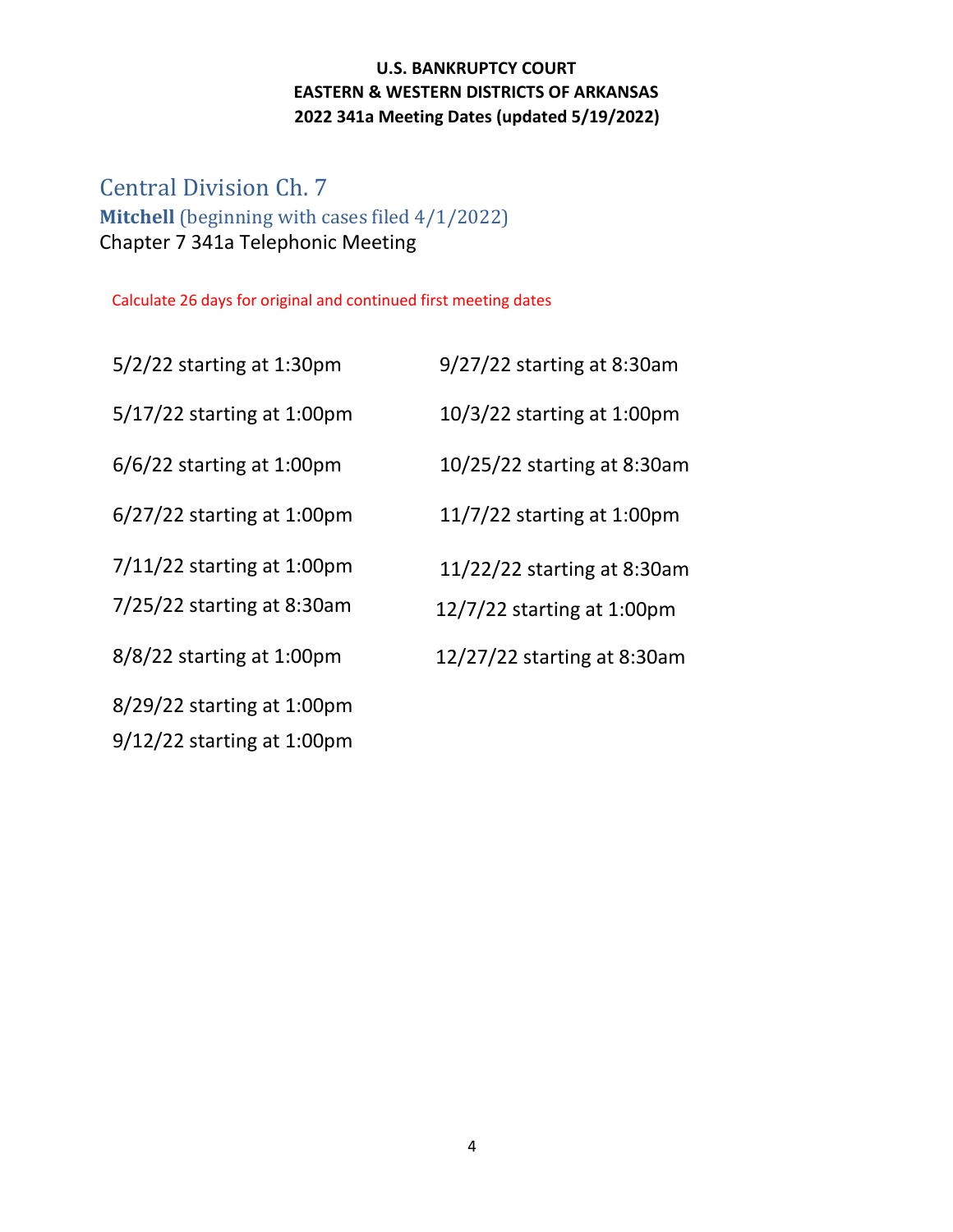<span id="page-4-0"></span>Central Division Ch. 7

## **Rice**

Meeting times starting at 8:30am Chapter 7 341a Telephonic Meeting

| 1/3/2022  | 9/12/2022  |
|-----------|------------|
| 1/24/2022 | 9/21/2022  |
| 2/7/2022  | 10/3/2022  |
| 3/7/2022  | 10/17/2022 |
| 4/4/2022  | 11/7/2022  |
| 5/2/2022  | 11/21/2022 |
| 6/6/2022  | 12/7/2022  |
| 6/23/2022 | 12/19/2022 |
| 7/11/2022 |            |
| 7/22/2022 |            |
| 8/8/2022  |            |
| 8/17/2022 |            |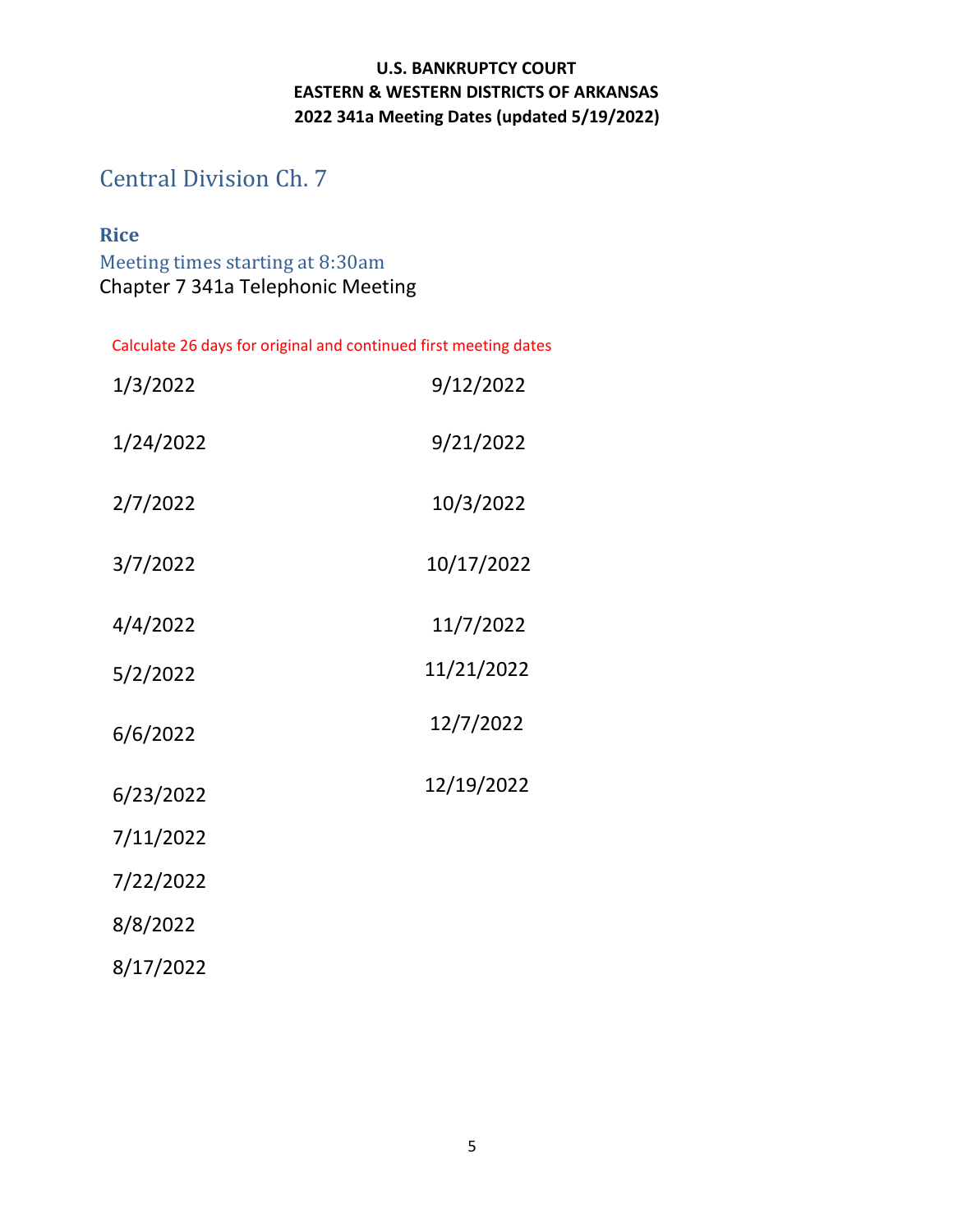# <span id="page-5-0"></span>Central Division Ch. 7

## **Williams** (Assigned to cases filed through 3/31/2022) Meeting times starting at 1:00pm

## Chapter 7 341a Telephonic Meeting

| 1/4/2022  | 8/29/2022  |
|-----------|------------|
| 1/24/2022 | 9/20/2022  |
| 2/15/2022 | 10/5/2022  |
| 3/7/2022  | 11/1/2022  |
| 3/29/2022 | 11/23/2022 |
| 4/18/2022 | 12/14/2022 |
| 5/17/2022 |            |
| 5/23/2022 |            |
| 6/7/2022  |            |
| 6/27/2022 |            |
| 7/19/2022 |            |
| 8/8/2022  |            |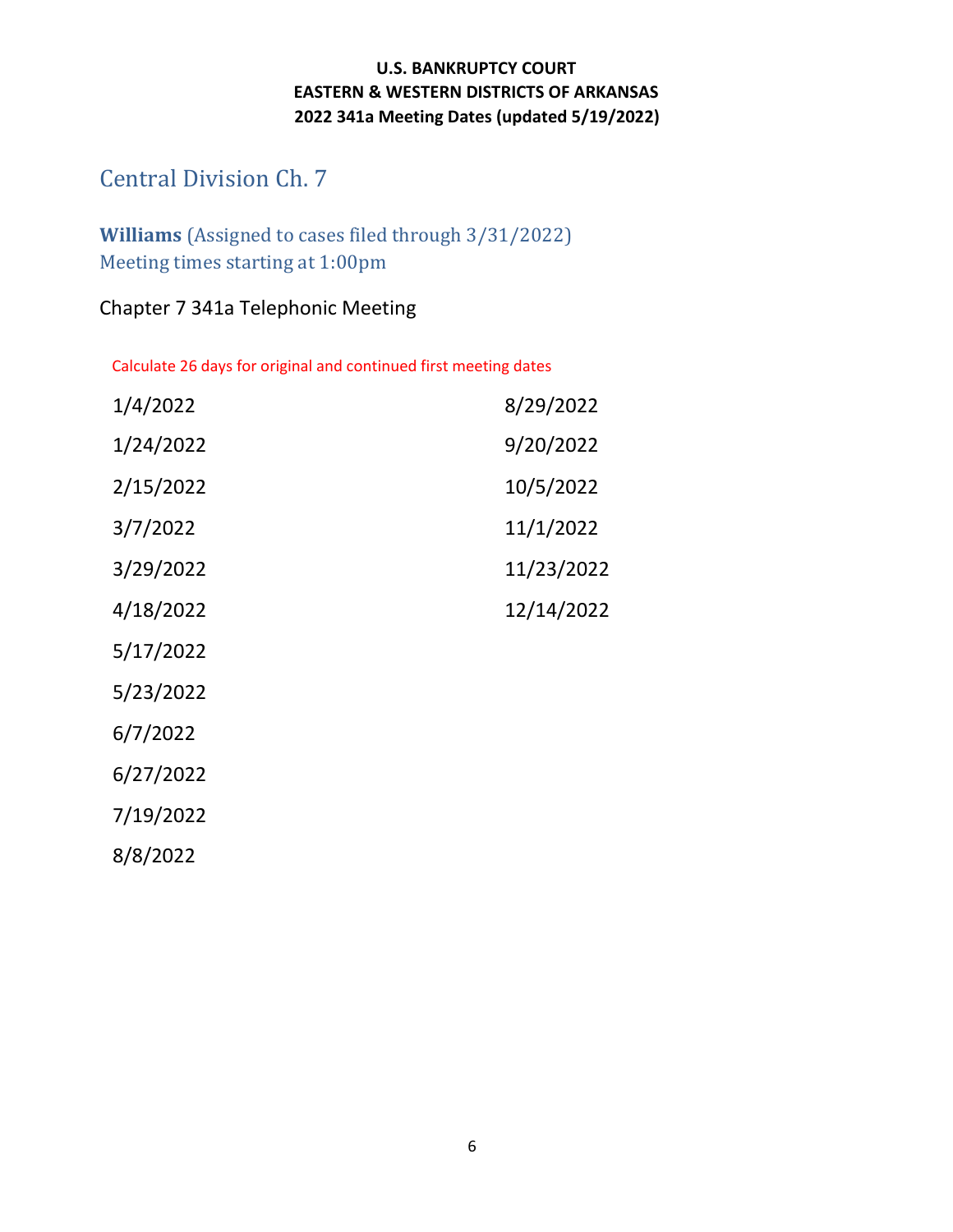# <span id="page-6-0"></span>Central Division Ch. 13

## **Babin**

Meeting times starting at 1:00pm Chapter 13 341a Telephonic Meeting (Line 1) Central and FAY Ch 13 341a Telephonic Mtg (Line 2)

| 1/10/2022                         | 9/7/2022                |
|-----------------------------------|-------------------------|
| 1/21/2022                         | 9/28/2022               |
| 2/9/2022                          | 10/12/2022              |
| 2/28/2022                         | 10/24/2022              |
| 3/16/2022                         | 11/2/2022               |
| 3/25/2022                         | 11/15/2022              |
| 4/6/2022<br>4/18/2022<br>5/4/2022 | 12/2/2022<br>12/16/2022 |
| 5/16/2022                         |                         |
| 6/3/2022                          |                         |
| 6/15/2022                         |                         |
| 6/24/2022                         |                         |
| 7/18/2022                         |                         |
| 8/1/2022                          |                         |
| 8/12/2022                         |                         |
| 8/26/2022                         |                         |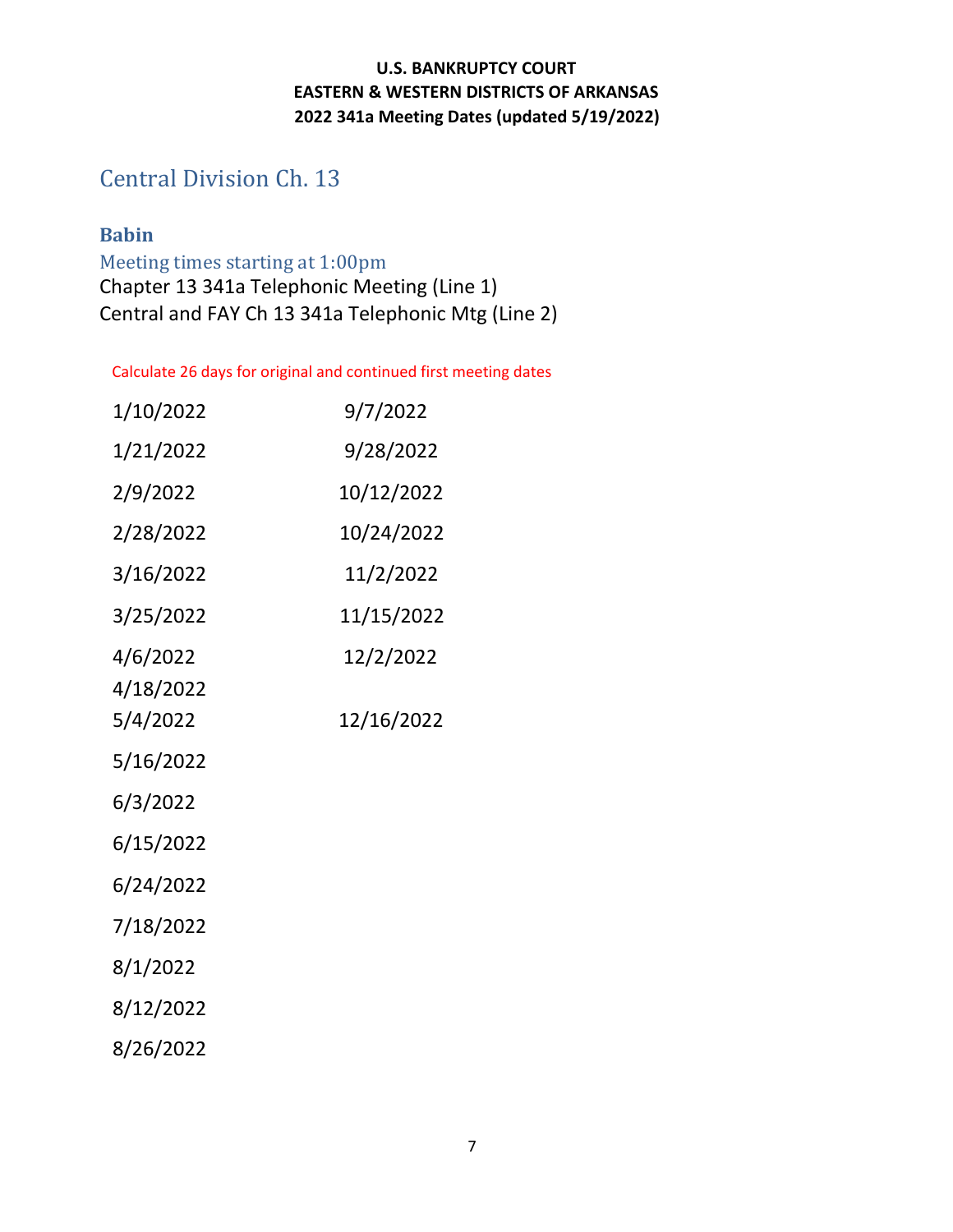# <span id="page-7-0"></span>Central Division Ch. 13

## **Gooding**

Meeting times starting at 1:00pm Chapter 13 341a Telephonic Meeting (Line 1) Central and FAY Ch 13 341a Telephonic Mtg (Line 2)

| 1/6/2022         | 6/23/2022  |
|------------------|------------|
| 1/13/2022        | 6/30/2022  |
| 1/20/2022        | 7/14/2022  |
| 2/3/2022         | 7/21/2022  |
| 2/10/2022        | 8/4/2022   |
| 2/24/2022        | 8/11/2022  |
| 3/3/2022         | 8/18/2022  |
| <u>3/10/2022</u> | 8/25/2022  |
| 3/17/2022        | 9/1/2022   |
| 3/24/2022        | 9/8/2022   |
| 3/31/2022        | 10/6/2022  |
| 4/14/2022        | 10/27/2022 |
| 4/21/2022        | 11/3/2022  |
| 4/28/2022        | 11/10/2022 |
| 5/5/2022         | 12/1/2022  |
| 5/19/2022        | 12/15/2022 |
| 6/2/2022         | 12/22/2022 |
| 6/16/2022        |            |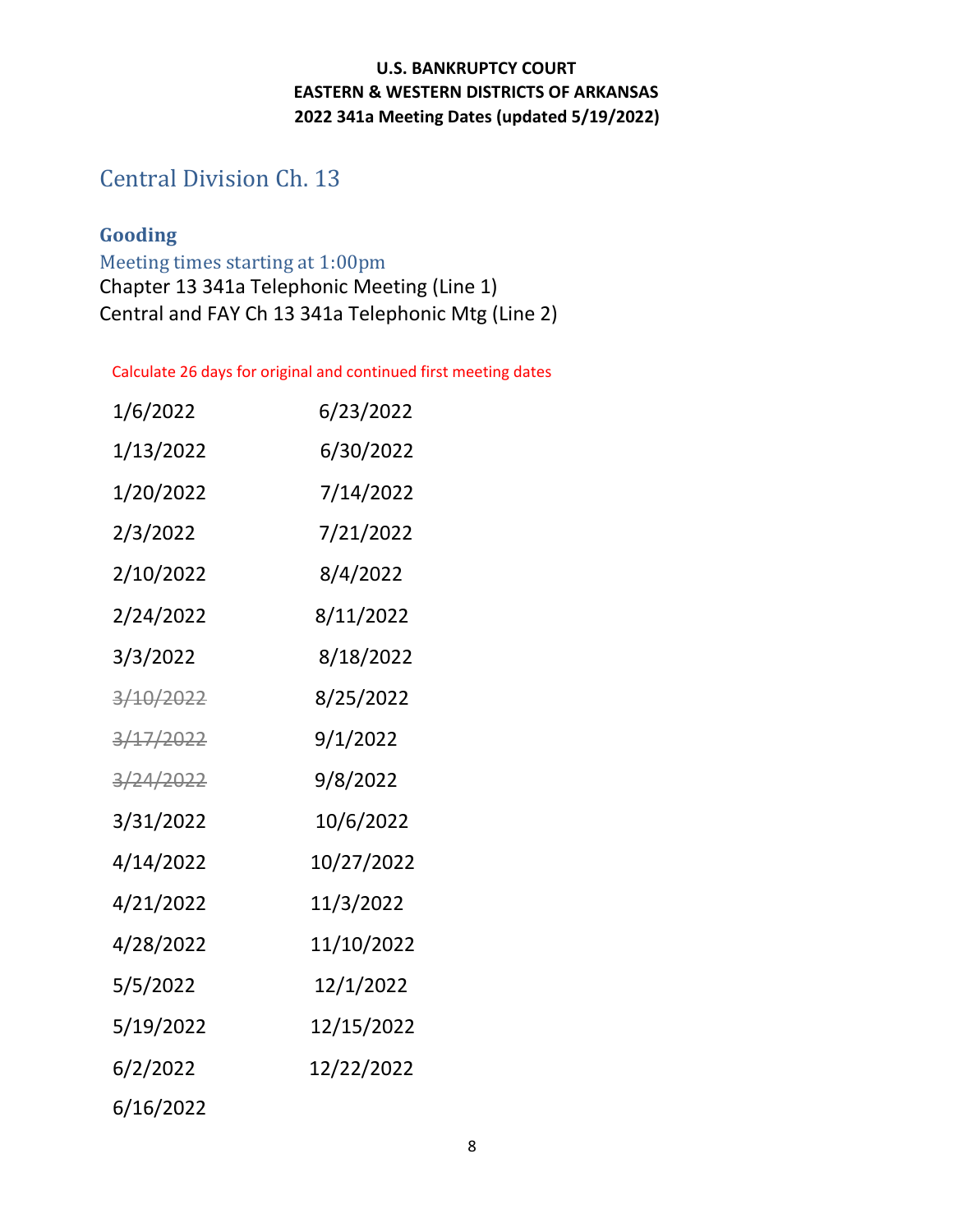# <span id="page-8-0"></span>Central Division Ch. 13, held in U.S. Trustee's First Meeting Room

### **McCarty**

Meeting times starting at 9:00am Chapter 13 341a Telephonic Meeting (Line 1) Central and FAY Ch 13 341a Telephonic Mtg (Line 2)

| 1/7/2022  | 10/18/2022 |
|-----------|------------|
| 1/31/2022 |            |
| 2/23/2022 | 11/4/2022  |
| 3/9/2022  | 11/14/2022 |
| 3/28/2022 | 12/5/2022  |
| 4/20/2022 | 12/21/2022 |
| 5/9/2022  |            |
| 6/1/2022  |            |
| 6/22/2022 |            |
| 7/15/2022 |            |
| 8/2/2022  |            |
| 8/22/2022 |            |
| 9/6/2022  |            |
| 9/26/2022 |            |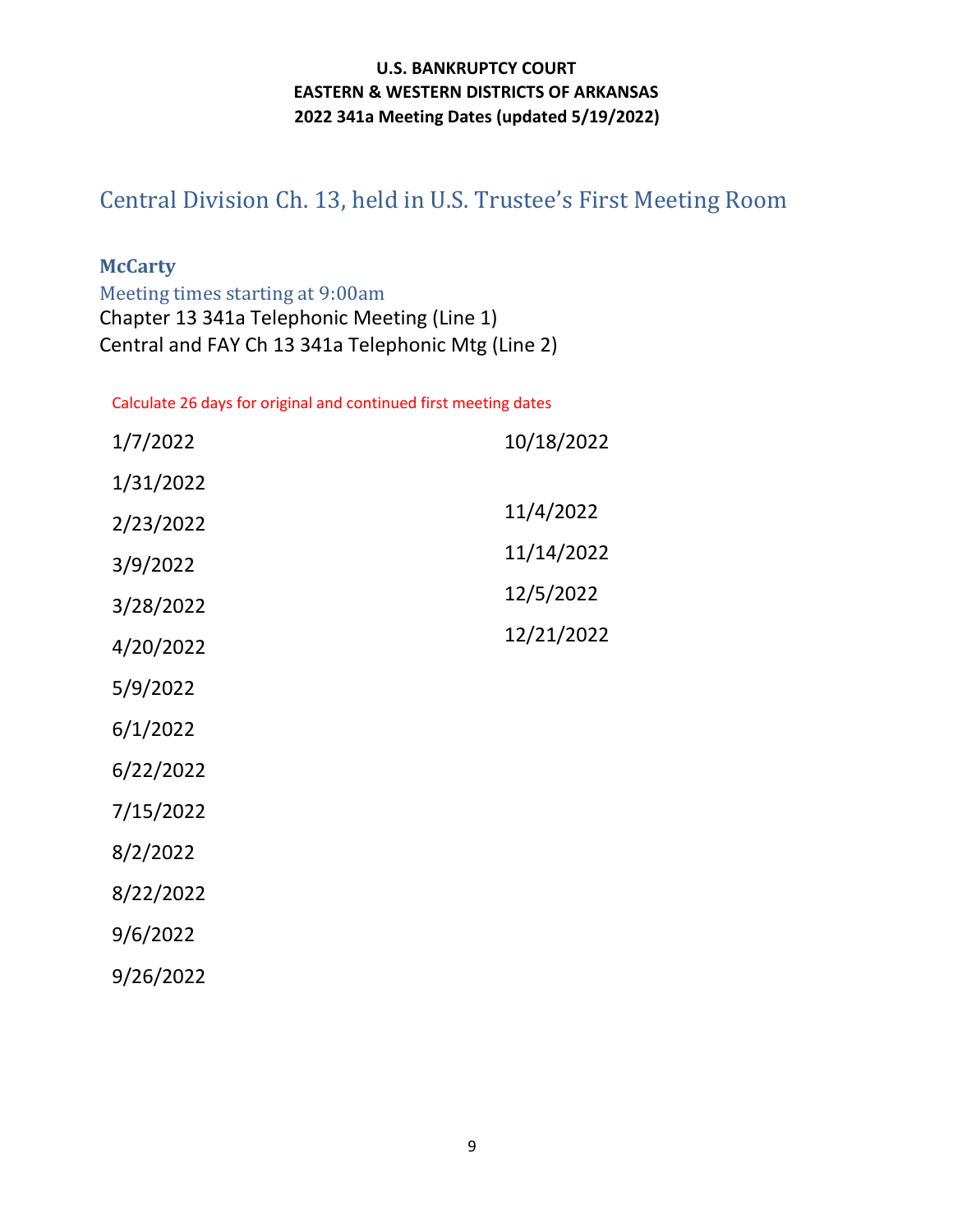# <span id="page-9-0"></span>Delta Division Ch. 7, held in Delta First Meeting Room

## **Mitchell** and **Owens** Meeting times starting at 10:30am Chapter 7 341a Telephonic Meeting

Calculate 26 days for original and continued first meeting dates

1/4/2022

| 1/25/2022 (Mitchell only) | 9/6/2022   |
|---------------------------|------------|
| 2/15/2022                 | 10/11/2022 |
| 3/8/2022                  | 11/1/2022  |
| 4/5/2022                  | 12/13/2022 |
| 5/10/2022                 |            |
| 6/14/2022                 |            |
| 7/12/2022                 |            |
| 8/9/2022                  |            |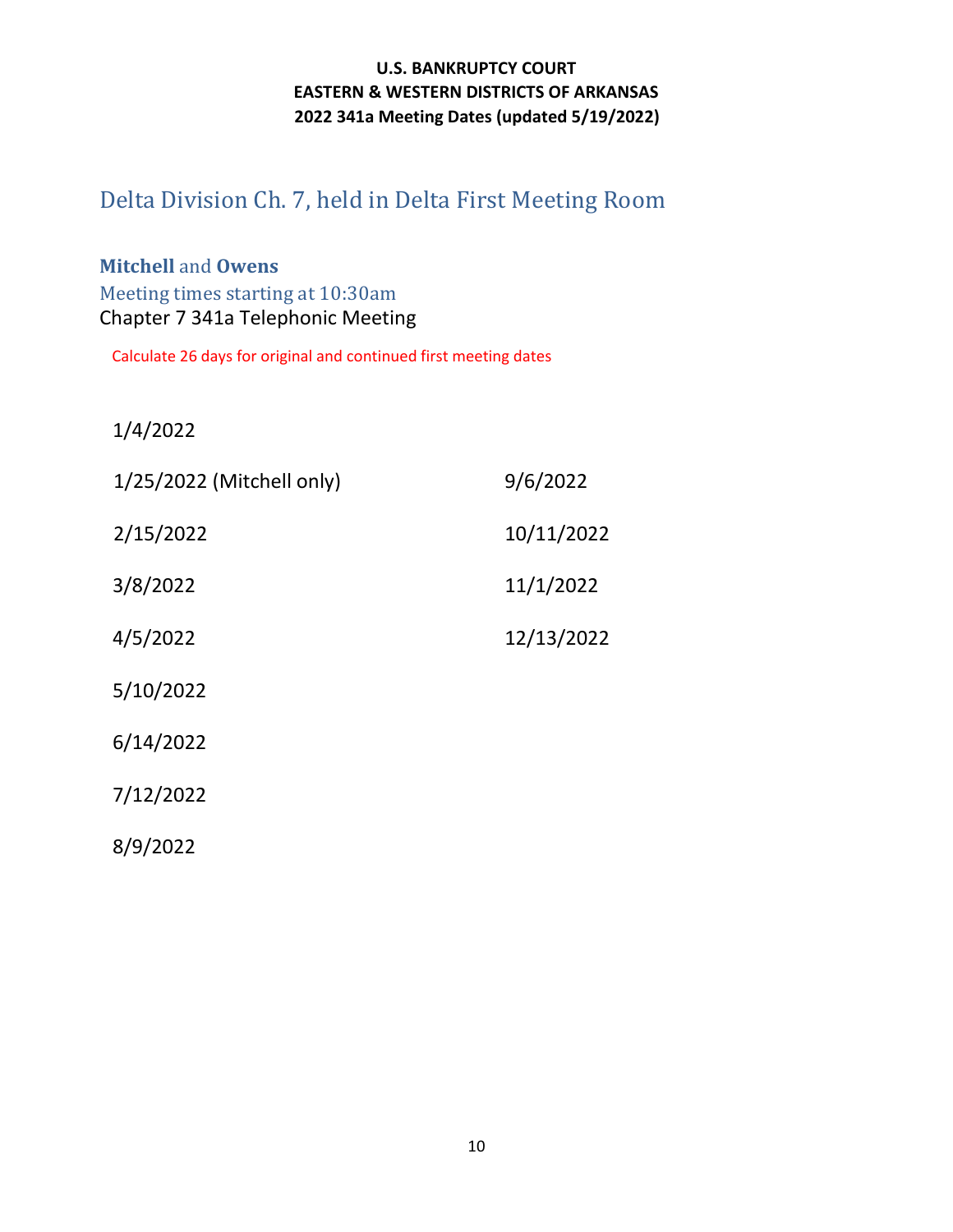# <span id="page-10-0"></span>Delta Division Ch. 13, held in Delta First Meeting Room

### **McCarty**

Meeting times starting at 10:30am Chapter 13 341a Telephonic Meeting (Line 1)

| 1/12/2022 | 9/15/2022  |
|-----------|------------|
| 2/8/2022  | 10/20/2022 |
| 3/2/2022  | 11/10/2022 |
| 4/6/2022  | 12/9/2022  |
| 5/5/2022  |            |
| 6/2/2022  |            |
| 6/21/2022 |            |
| 7/13/2022 |            |
| 8/18/2022 |            |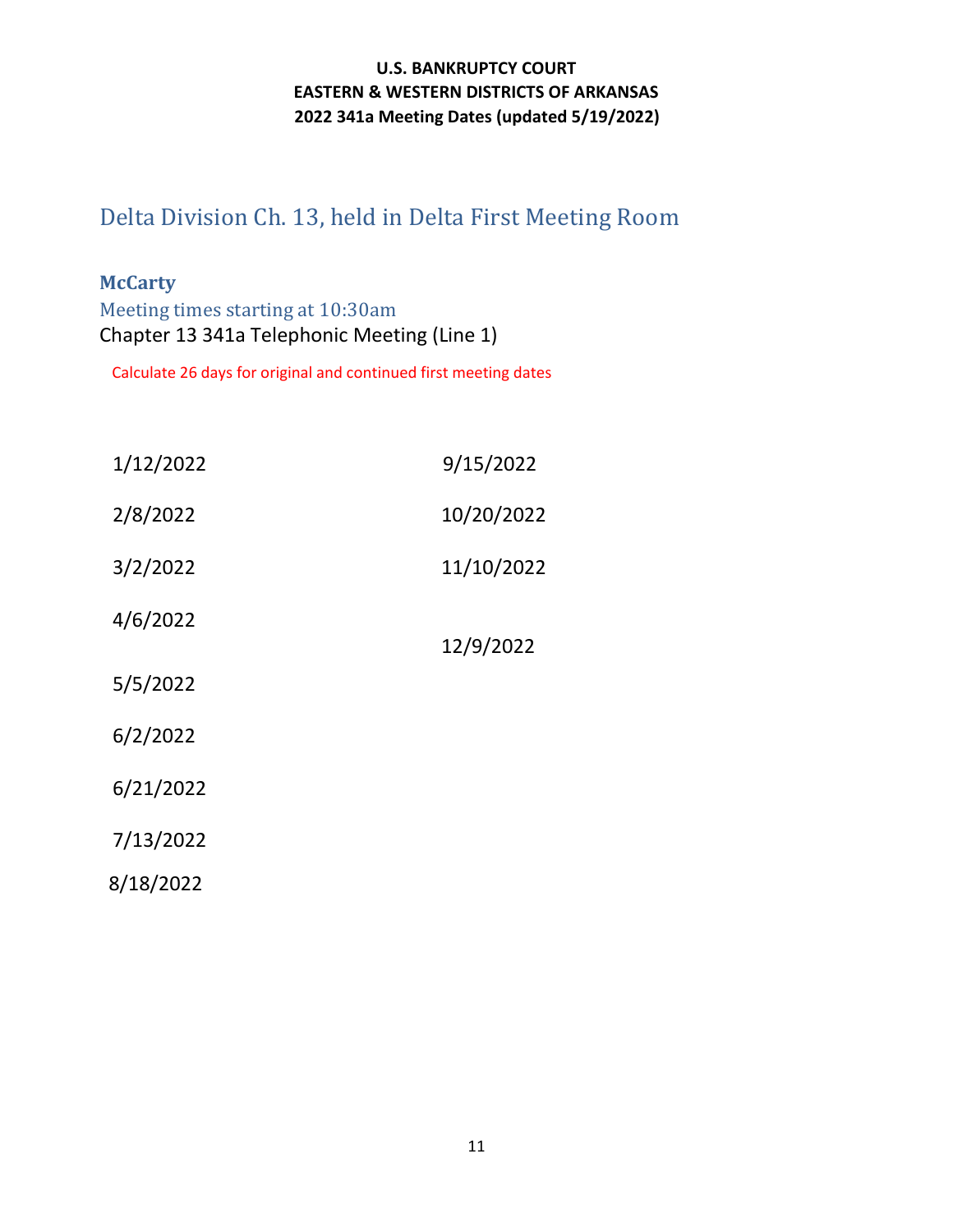# <span id="page-11-0"></span>Northern Division Ch. 7, held in Northern First Meeting Room

**Owens** Meeting times starting at 8:30am **Mitchell** (through cases filed 3/31/2022) Meeting times starting at 10:30am Chapter 7 341a Telephonic Meeting

| 1/14/2022 | 7/15/2022  |
|-----------|------------|
| 2/18/2022 | 8/19/2022  |
| 3/18/2022 | 9/16/2022  |
| 4/15/2022 | 10/21/2022 |
| 5/13/2022 | 11/16/2022 |
| 6/17/2022 | 12/9/2022  |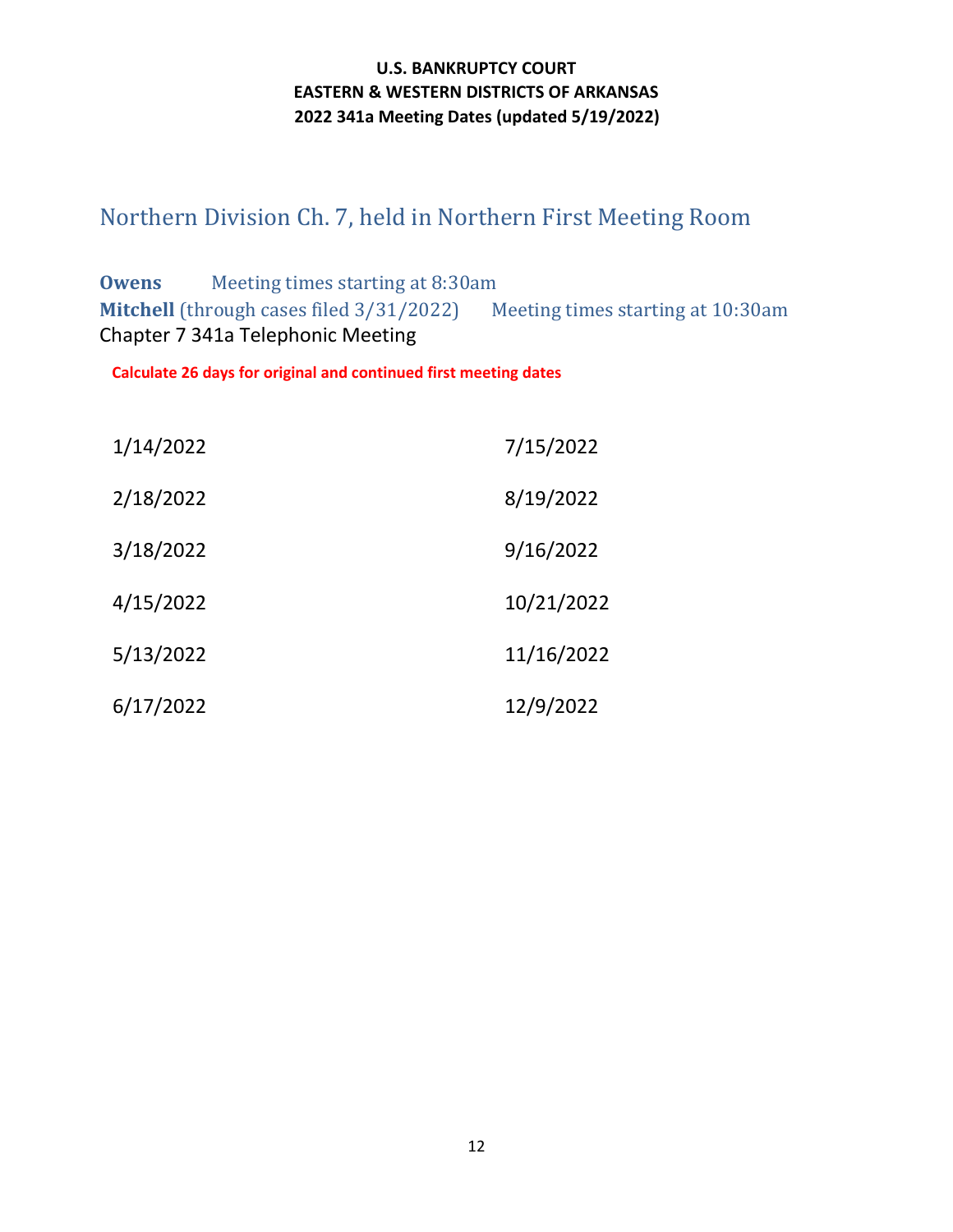# <span id="page-12-0"></span>Northern Division Ch. 13, held in Northern First Meeting Room

### **McCarty**

Meeting times starting at 10:00am Chapter 13 341a Telephonic Meeting (Line 1)

| 1/13/2022 |            |
|-----------|------------|
| 2/3/2022  | 7/14/2022  |
| 2/25/2022 | 8/17/2022  |
| 3/24/2022 | 9/14/2022  |
| 4/8/2022  | 10/14/2022 |
| 4/29/2022 | 11/18/2022 |
| 5/20/2022 | 12/16/2022 |
| 6/10/2022 |            |
| 6/30/2022 |            |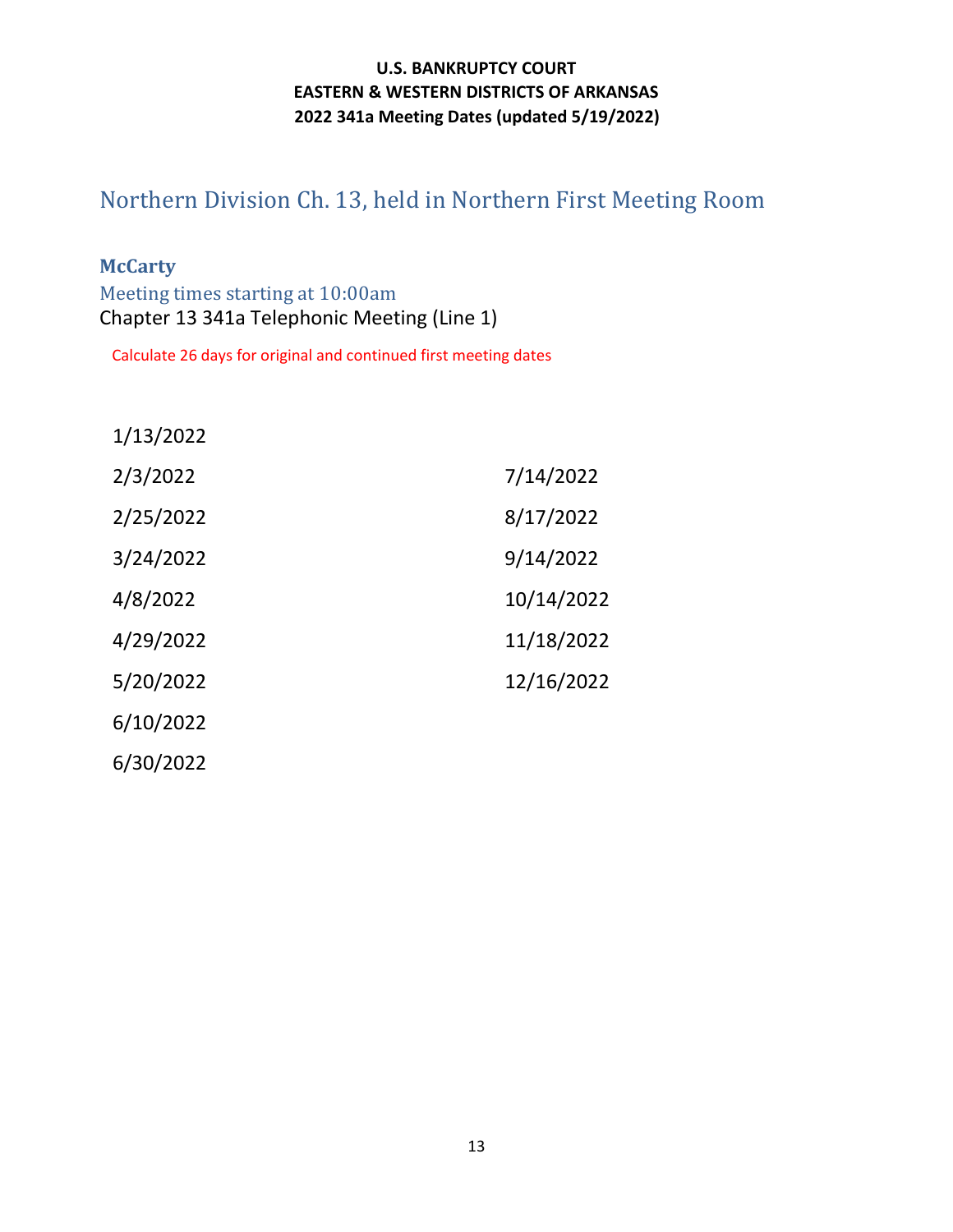# <span id="page-13-0"></span>Batesville Division Ch. 7, held in Northern First Meeting Room

#### **\*\*\*SEE NORTHERN DIVISION CALENDAR\*\*\***

**Owens** 8:30am **Mitchell** 10:30am

**Calculate 26 days for original and continued first meeting dates**

# <span id="page-13-1"></span>Batesville Division Ch. 13, held in Northern First Meeting Room

**McCarty** 10:00am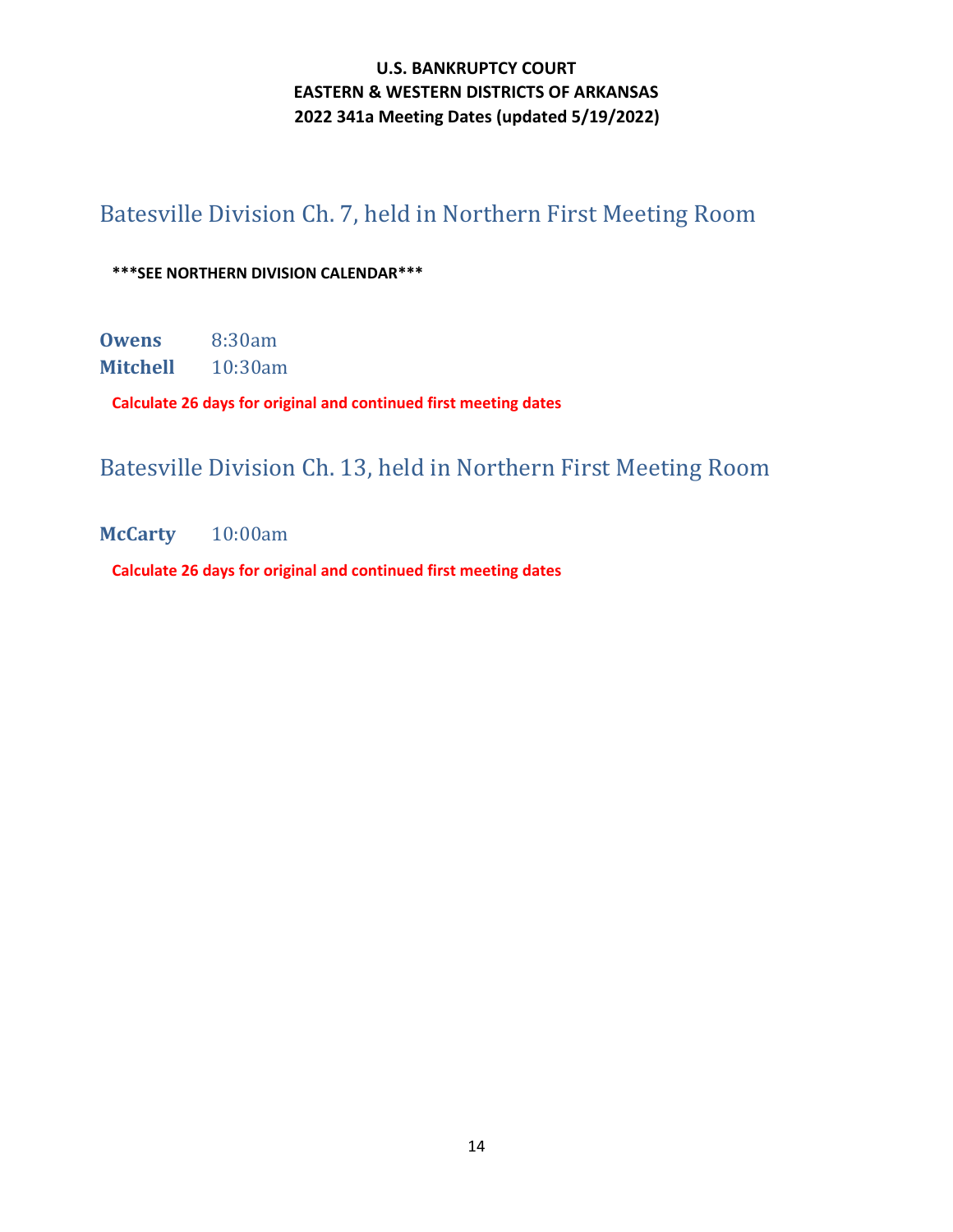# <span id="page-14-0"></span>Pine Bluff Division Ch. 7, held in U.S. Trustee's Meeting Room

**\*\*\*SEE CENTRAL DIVISION CALENDAR\*\*\***

**Rice** 9:00am<br>**Williams** 1:30pm  $$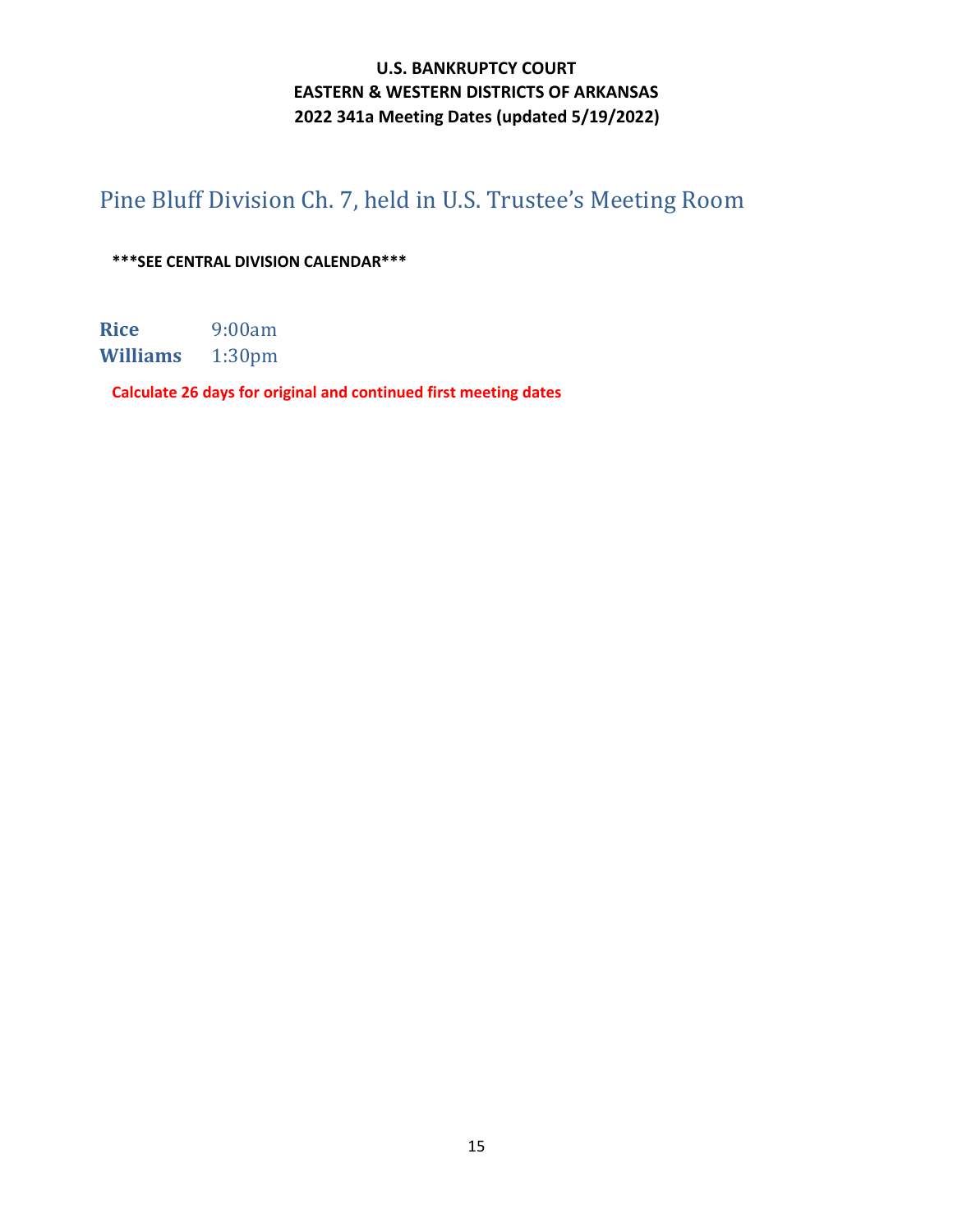# <span id="page-15-0"></span>Pine Bluff Division Ch. 13, held in U.S. Trustee's Meeting Room

**\*\*\*SEE CENTRAL DIVISION CALENDAR\*\*\***

**Gooding** 9:30am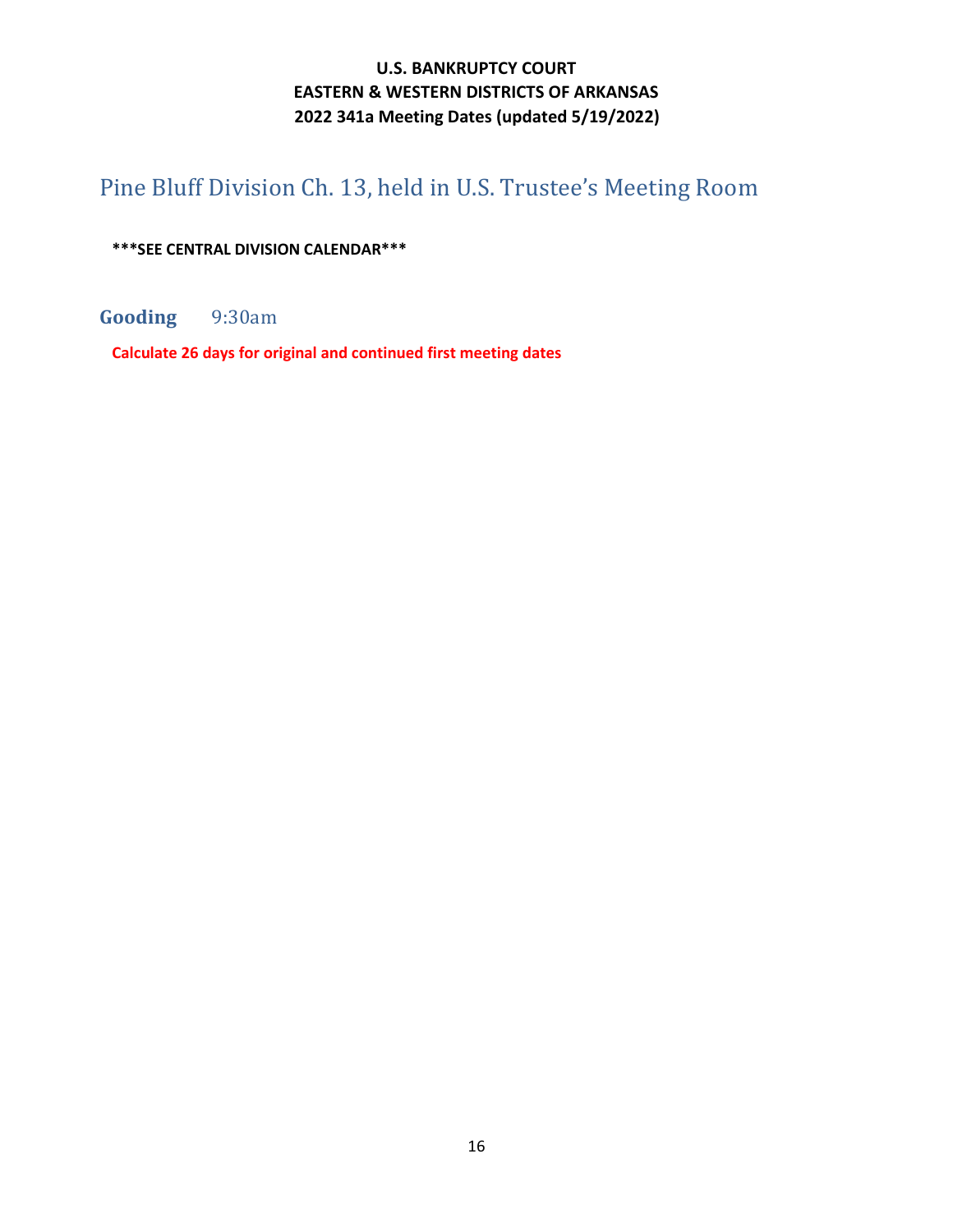# <span id="page-16-0"></span>El Dorado Division Ch. 7, held in El Dorado First Meeting Room

**Rice**

Meeting times starting at 9:00am, unless otherwise noted Chapter 7 341a Telephonic Meeting

**Calculate 26 days for original and continued first meeting dates**

1/5/2022

2/9/2022

3/9/2022

4/13/2022

5/11/2022

6/1/2022

6/21/2022 (starting at 10:30am)

7/13/2022

8/10/2022

9/14/2022

10/12/2022

11/9/2022

12/14/2022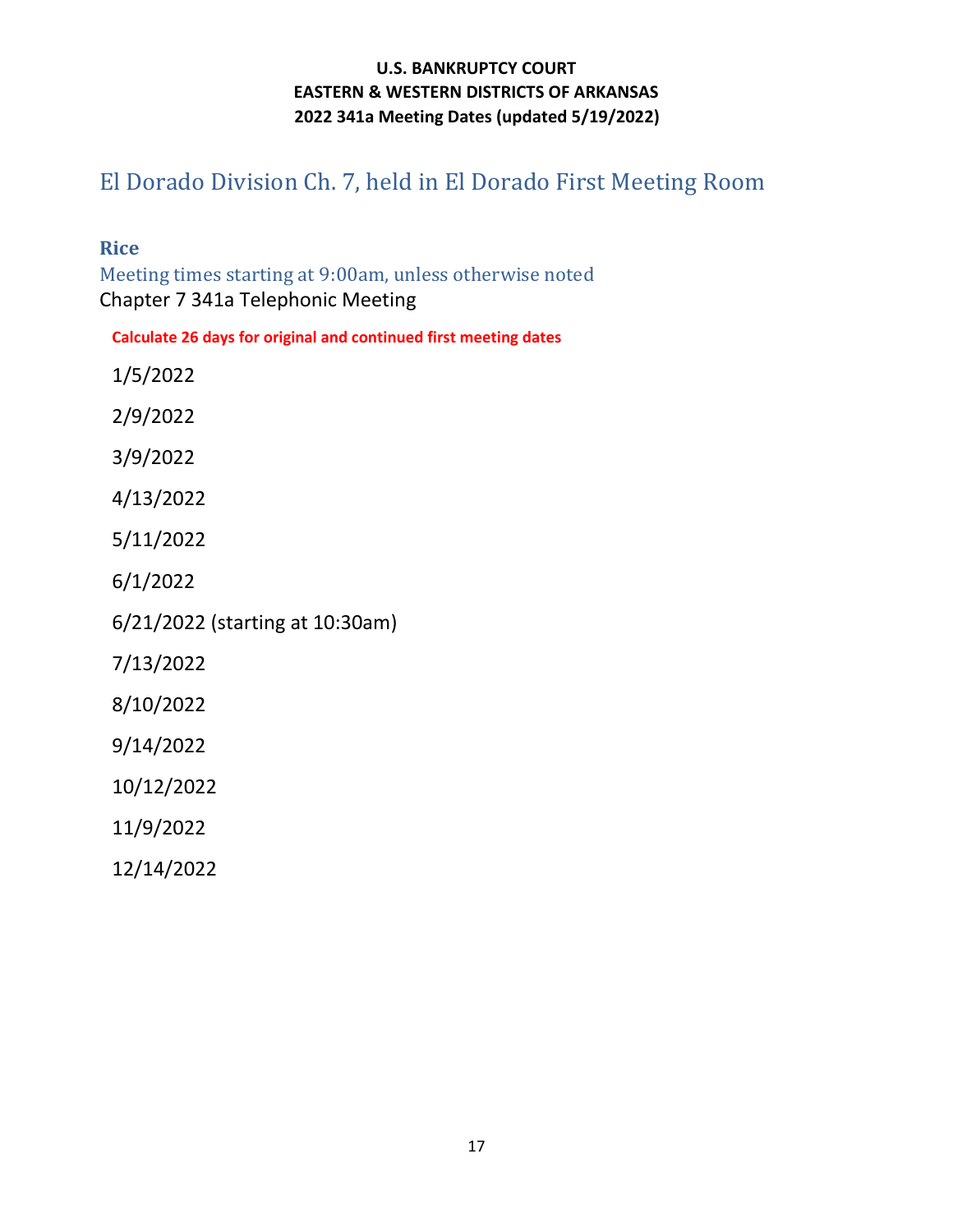# <span id="page-17-0"></span>El Dorado Division Ch. 13, held in El Dorado First Meeting Room

### **Gooding**

Meeting times starting at 9:30am Chapter 13 341a Telephonic Meeting (Line 1)

**Calculate 26 days for original and continued first meeting date**

1/10/2022

2/14/2022

3/14/2022

4/11/2022

5/16/2022

6/13/2022

7/18/2022

8/15/2022

9/12/2022

10/17/2022

11/14/2022

12/12/2022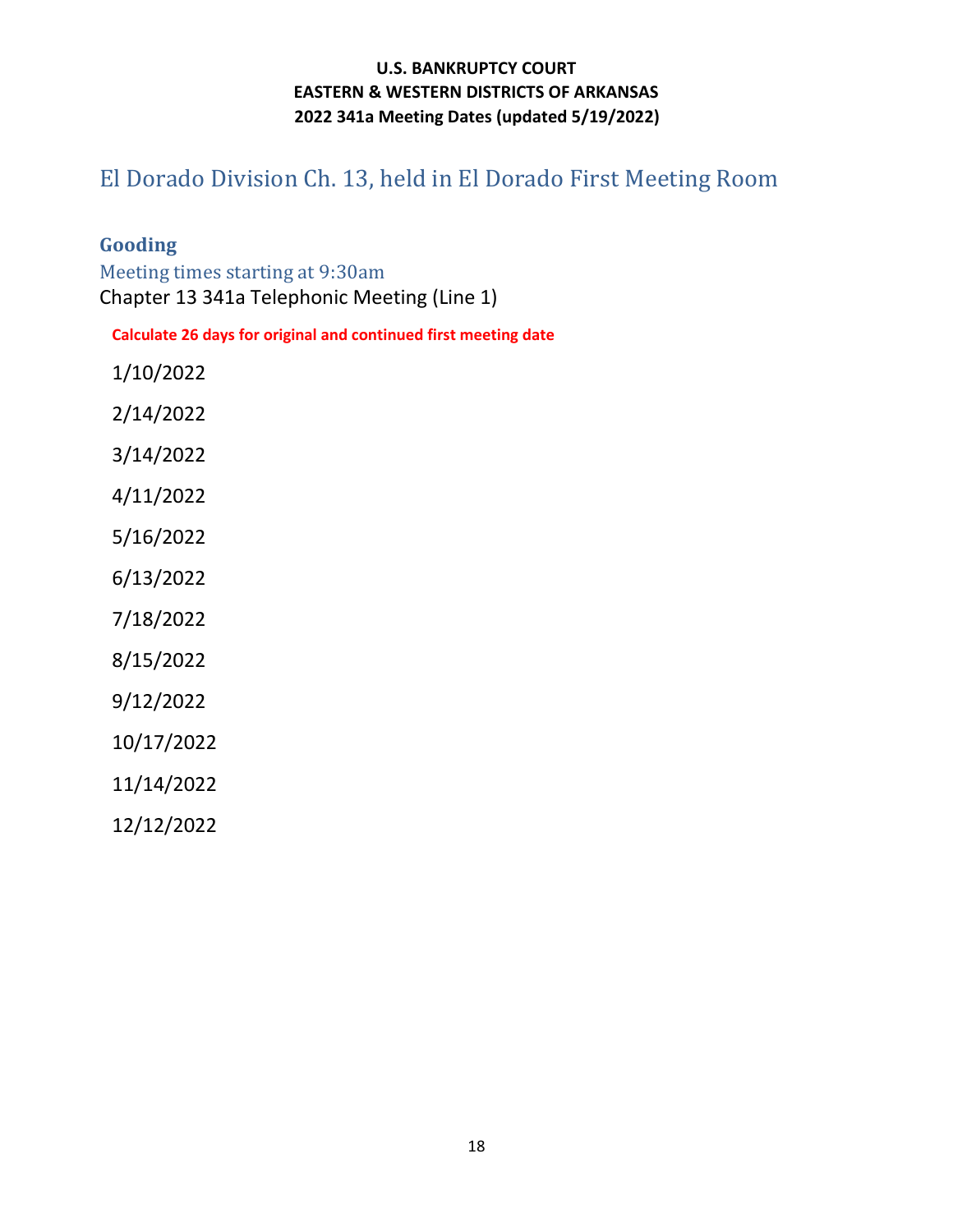# <span id="page-18-0"></span>Fort Smith Division Ch 7, held in Fort Smith First Meeting Room

# **Ferguson** and **Bond**

## Meeting times starting at 9:00am Chapter 7 341a Telephonic Meeting

| 1/6/2022 (Ferguson Only)   | 10/6/2022 (Ferguson Only) |
|----------------------------|---------------------------|
| 1/18/2022 (Bond Only)      | 10/18/2022 (Bond Only)    |
| 2/3/2022 (Ferguson Only)   | 11/3/2022 (Ferguson Only) |
| 2/15/2022 (Bond Only)      |                           |
| 2/24/2022 (Ferguson Only)  | 11/15/2022 (Bond Only)    |
| 3/15/2022 (Bond Only)      | 12/8/2022 (Ferguson Only) |
| 3/17/2022 (Ferguson Only)  | 12/20/2022 (Bond Only)    |
| 4/7/2022 (Ferguson Only)   |                           |
| 4/19/2022 (Bond Only)      |                           |
| 5/5/2022 (Ferguson Only)   |                           |
| 5/17/2022 (Bond Only)      |                           |
| 6/9/2022 (Ferguson Only)   |                           |
| 6/21/2022 (Bond Only)      |                           |
| 7/7/2022 (Ferguson Only)   |                           |
| 7/19/2022 (Bond Only)      |                           |
| 8/4/2022 (Ferguson         |                           |
| Only)8/16/2022 (Bond Only) |                           |
| 9/8/2022 (Ferguson Only)   |                           |
| 9/20/2022 (Bond Only)      |                           |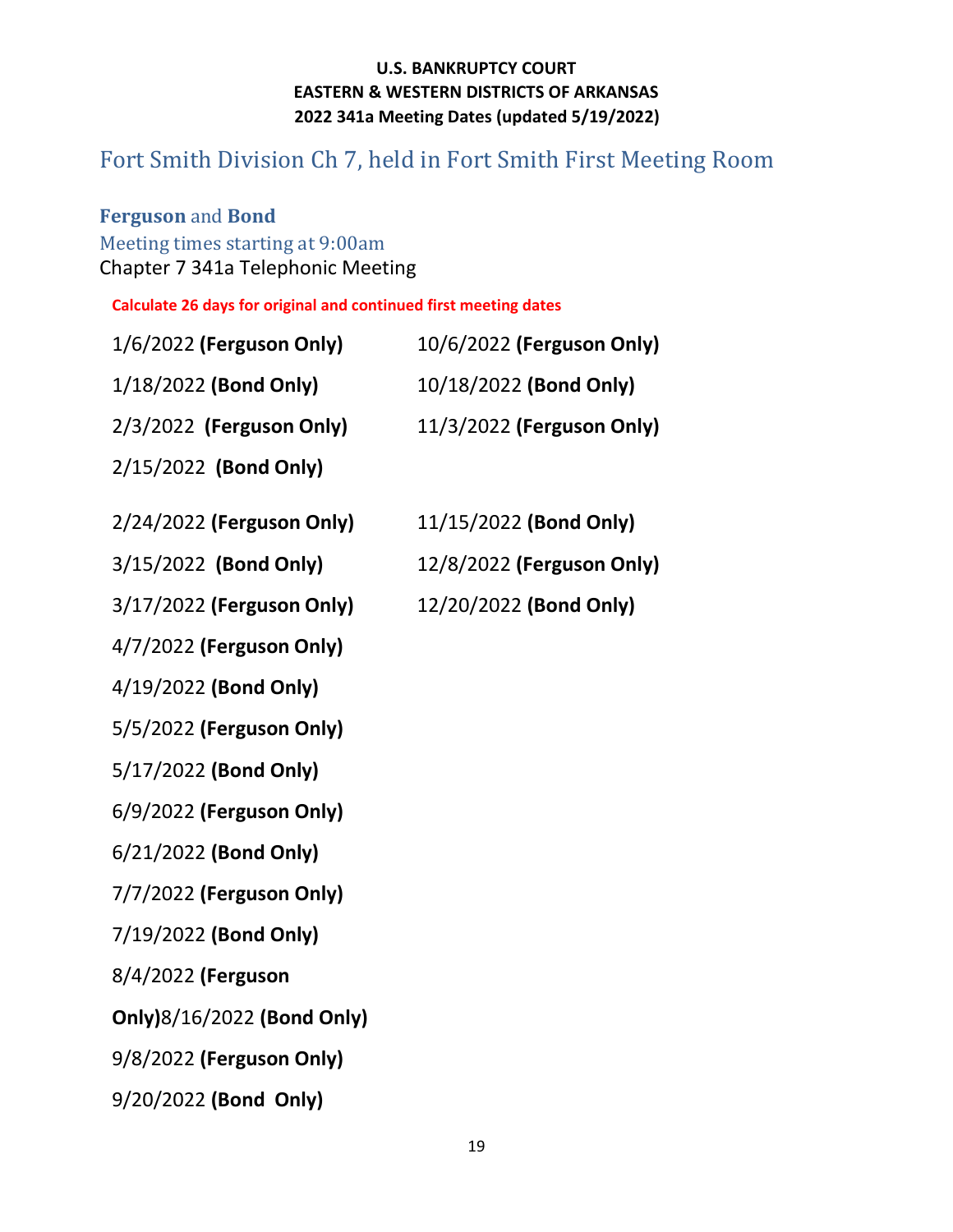# <span id="page-19-0"></span>Fort Smith Division Ch 13, held in Fort Smith First Meeting Room

## **Babin**

Meeting times start at 9:30am Chapter 13 341a Telephonic Meeting (Line 1)

| 1/14/2022 | 9/16/2022  |
|-----------|------------|
| 1/28/2022 | 9/30/2022  |
| 2/11/2022 | 10/14/2022 |
| 2/25/2022 | 10/28/2022 |
| 3/11/2022 | 11/18/2022 |
| 3/25/2022 | 12/16/2022 |
| 4/15/2022 |            |
| 4/29/2022 |            |
| 5/13/2022 |            |
| 5/27/2022 |            |
| 6/17/2022 |            |
| 7/15/2022 |            |
| 7/29/2022 |            |
| 8/12/2022 |            |
| 8/26/2022 |            |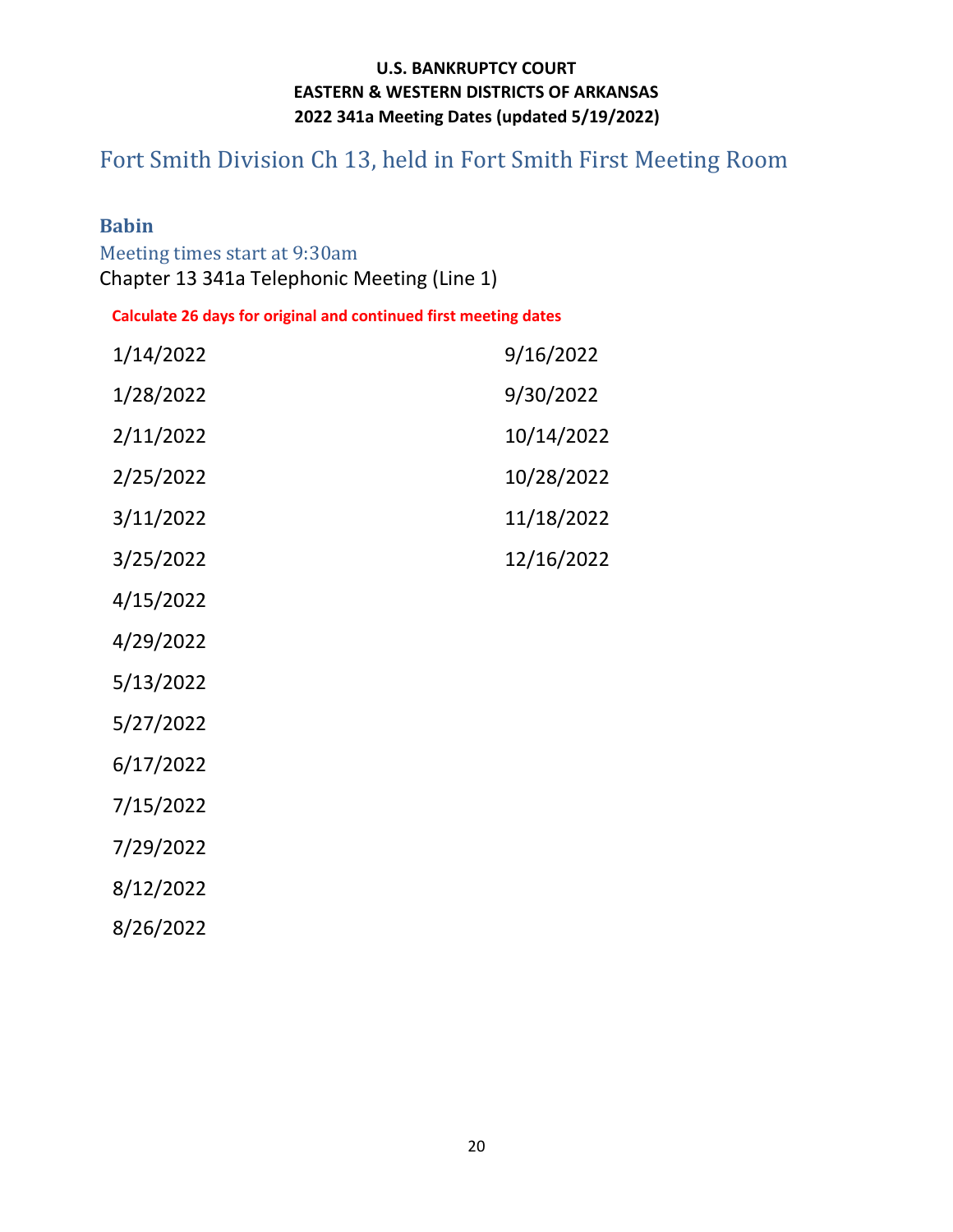# <span id="page-20-0"></span>Fayetteville Division Ch. 7, held in Fayetteville First Meeting Room

# <span id="page-20-1"></span>Harrison Division Ch. 7, held in Fayetteville First Meeting Room

## **Ferguson** and **Bond** Meeting times starting at 9:00am Chapter 7 341a Telephonic Meeting

**Calculate 26 days for original and continued first meeting dates**

| 1/4/2022 (Bond Only)      | 8/2/2022 (Bond Only)       |
|---------------------------|----------------------------|
| 1/20/2022 (Ferguson Only) | 8/18/2022 (Ferguson Only)  |
| 2/1/2022 (Bond Only)      | 9/6/2022 (Bond Only)       |
| 2/17/2022 (Ferguson Only) | 9/22/2022 (Ferguson Only)  |
| $3/1/2022$ (Bond Only)    | 10/4/2022 (Bond Only)      |
| 3/31/2022 (Ferguson Only) | 10/20/2022 (Ferguson Only) |
| 4/5/2022 (Bond Only)      | 11/1/2022 (Bond Only)      |
| 4/21/2022 (Ferguson Only) | 11/17/2022 (Ferguson Only) |
| 5/3/2022 (Bond Only)      | 12/6/2022 (Bond Only)      |
| 5/19/2022 (Ferguson Only) | 12/22/2022 (Ferguson Only) |
| 6/7/2022 (Bond Only)      |                            |
| 6/23/2022 (Ferguson Only) |                            |
|                           |                            |

7/5/2022 **(Bond Only)** 

7/21/2022 **(Ferguson Only)**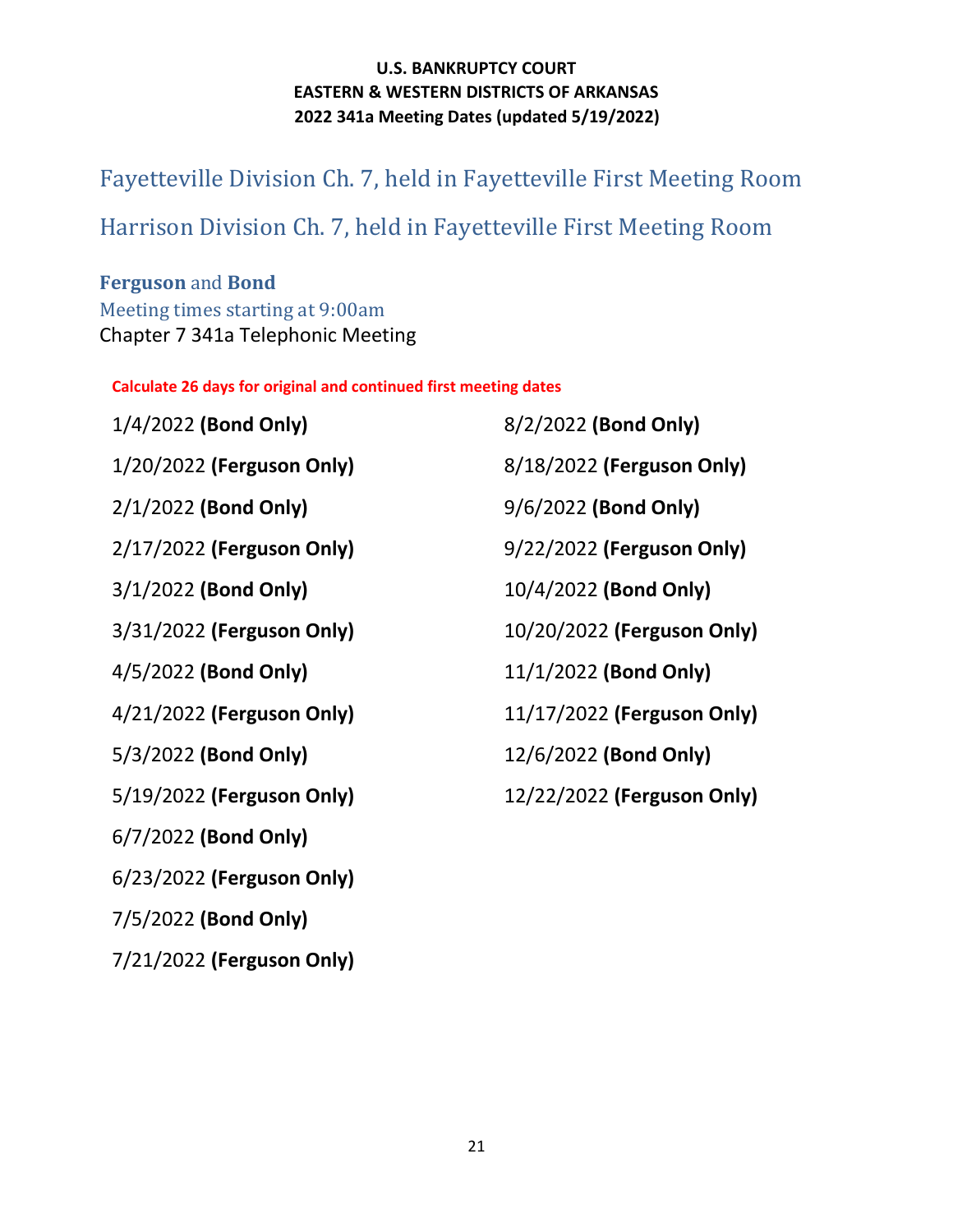<span id="page-21-0"></span>Fayetteville Division Ch. 13, held in Fayetteville First Meeting Room

# <span id="page-21-1"></span>Harrison Division Ch. 13, held in Fayetteville First Meeting Room

### **Babin**

Meeting times starting at 10:00am Chapter 13 341a Telephonic Meeting (Line 1) Central and FAY Ch 13 341a Telephonic Mtg (Line 2)

| 1/7/2022  | 8/11/2022  |
|-----------|------------|
| 1/27/2022 | 8/25/2022  |
| 2/10/2022 | 9/15/2022  |
| 2/24/2022 | 9/29/2022  |
| 3/10/2022 | 10/13/2022 |
| 3/24/2022 | 10/27/2022 |
| 4/14/2022 | 11/10/2022 |
| 4/28/2022 | 12/1/2022  |
| 5/12/2022 | 12/15/2022 |
| 5/26/2022 | 12/29/2022 |
| 6/2/2022  |            |
| 6/16/2022 |            |
| 6/30/2022 |            |
| 7/14/2022 |            |
| 7/28/2022 |            |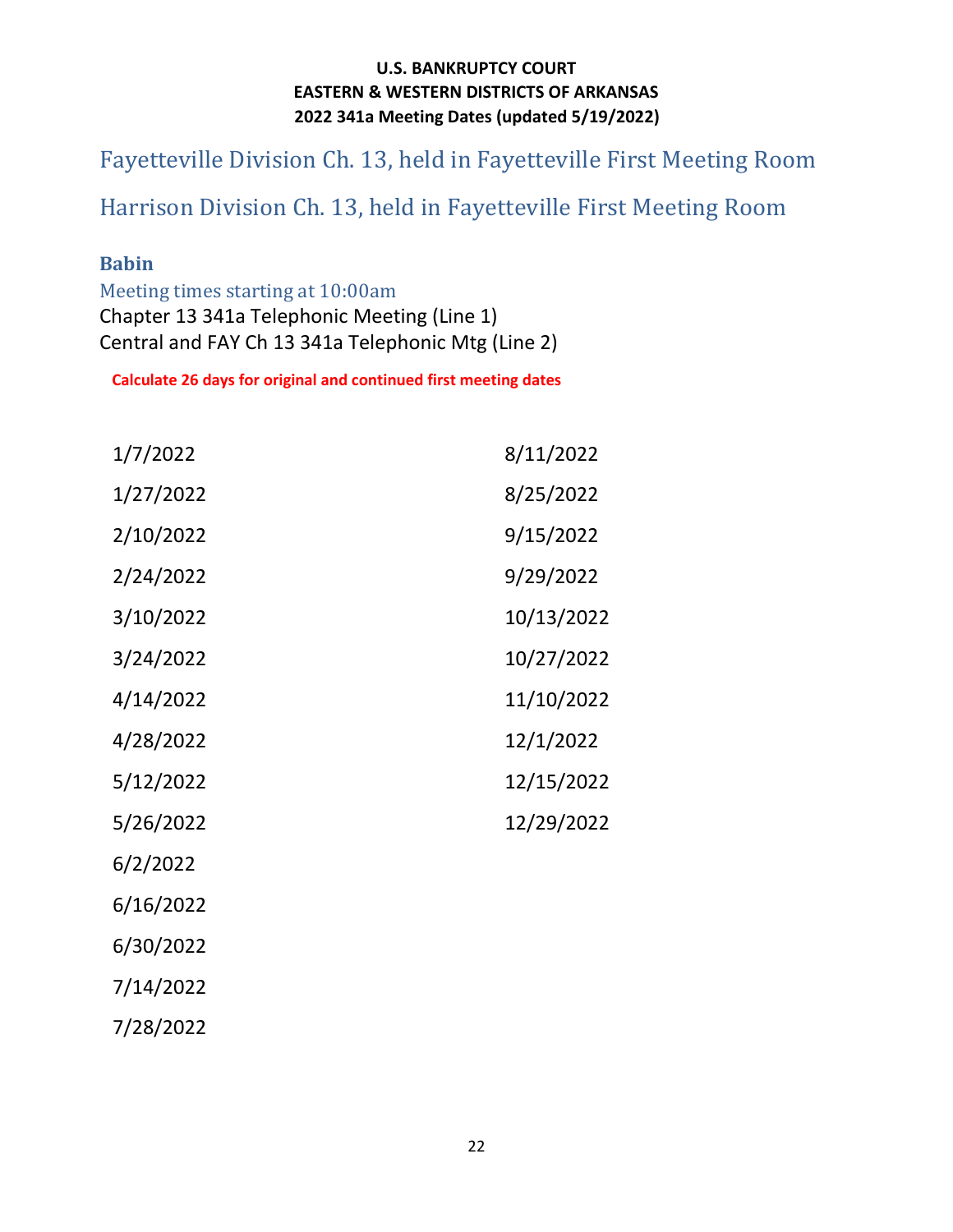# <span id="page-22-0"></span>Texarkana Division Ch. 7, held in Texarkana First Meeting Room

**Cox** (through cases filed 3/31/2022) **Mitchell** (beginning with cases filed 4/1/2022) Meeting times starting at 10:30am Chapter 7 341a Telephonic Meeting

<span id="page-22-1"></span>Texarkana Division Ch. 13, held in Texarkana First Meeting Room

### **Gooding**

Meeting times starting at 1:30pm Chapter 13 341a Telephonic Meeting (Line 1)

| 1/18/2022                 | 10/26/2022 (Mitchell ONLY) |
|---------------------------|----------------------------|
| 2/22/2022                 | 11/29/2022                 |
| 3/22/2022 (Gooding ONLY)  | 12/20/2022                 |
| 3/24/2022 (Cox ONLY)      |                            |
| 4/19/2022                 |                            |
| 5/17/2022 (Mitchell ONLY) |                            |
| 6/21/2022                 |                            |
| 7/26/2022                 |                            |
| 8/17/2022 (Mitchell ONLY) |                            |
| 8/23/2022 (Gooding ONLY)  |                            |
| 9/27/2022 (Gooding ONLY)  |                            |
| 9/28/2022 (Mitchell ONLY) |                            |
| 10/25/2022 (Gooding ONLY) |                            |
|                           |                            |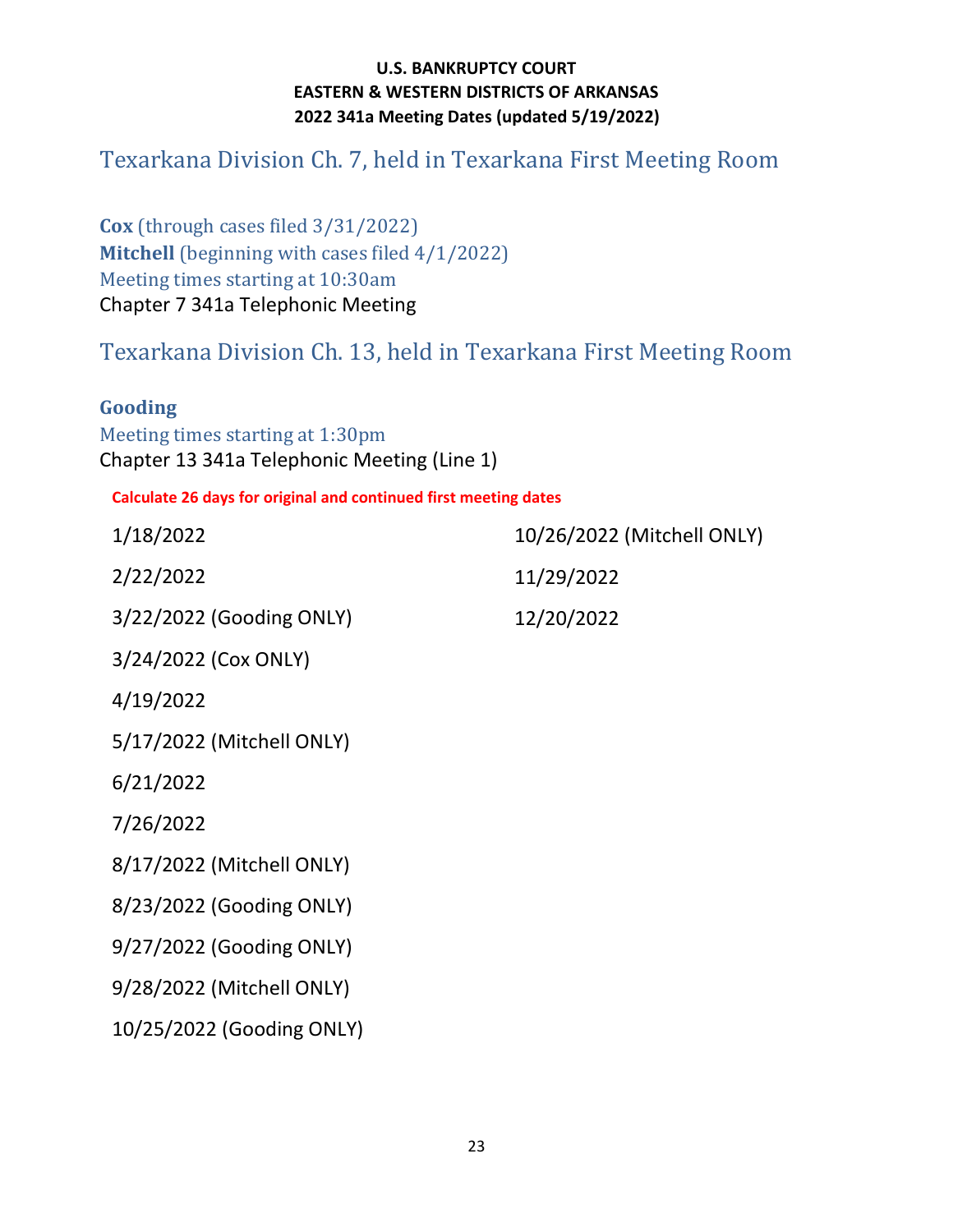# <span id="page-23-0"></span>Hot Springs Division Ch. 7, held in Hot Springs First Meeting Room

**Cox** Meeting times starting at 10:30am Dowden (through cases filed 3/31/2022) Meeting times starting at 9:30am Chapter 7 341a Telephonic Meeting

| 1/14/2022  |
|------------|
| 2/11/2022  |
| 3/11/2022  |
| 4/8/2022   |
| 5/13/2022  |
| 6/10/2022  |
| 7/8/2022   |
| 8/12/2022  |
| 9/9/2022   |
| 10/14/2022 |
| 11/18/2022 |
| 12/9/2022  |